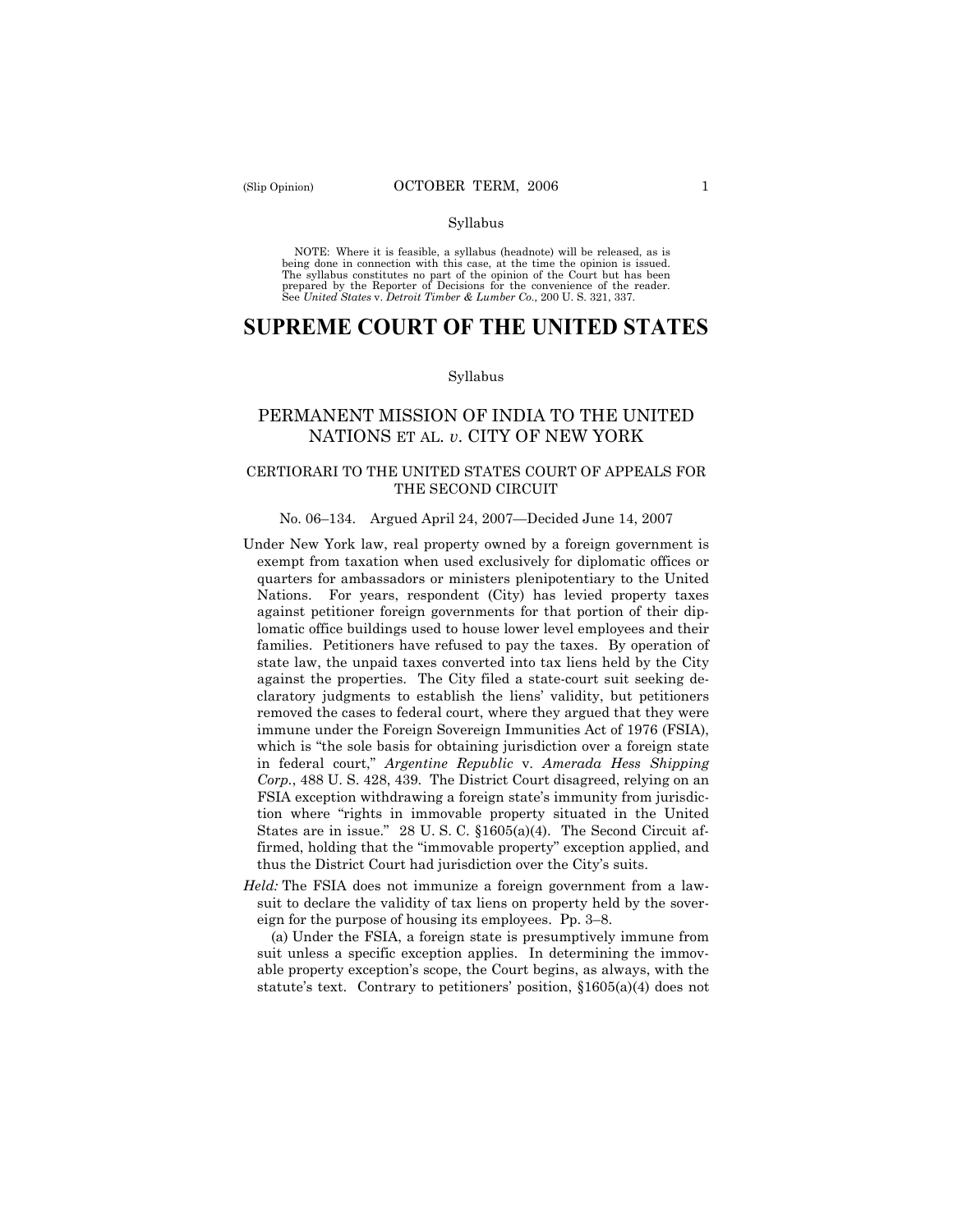# 2 PERMANENT MISSION OF INDIA TO UNITED NATIONS *v.* CITY OF NEW YORK

# Syllabus

expressly limit itself to cases in which the specific right at issue is title, ownership, or possession, or specifically exclude cases in which a lien's validity is at issue. Rather, it focuses more broadly on "rights in" property. At the time of the FSIA's adoption, "lien" was defined as a "charge or security or incumbrance upon property," Black's Law Dictionary 1072, and "incumbrance" was defined as "[a]ny right to, or interest in, land which may subsist in another to the diminution of its value," *id.,* at 908. New York law defines "tax lien" in accordance with these general definitions. A lien's practical effects bear out the definitions of liens as interests in property. Because a lien on real property runs with the land and is enforceable against subsequent purchasers, a tax lien inhibits a quintessential property ownership right—the right to convey. It is thus plain that a suit to establish a tax lien's validity implicates "rights in immovable property." Pp. 3–5.

(b) This Court's reading is supported by two of the FSIA's related purposes. First, Congress intended the FSIA to adopt the restrictive theory of sovereign immunity, which recognizes immunity "with regard to sovereign or public acts *(jure imperii)* of a state, but not . . . private acts *(jure gestionis)*." *Alfred Dunhill of London, Inc.* v. *Republic of Cuba*, 425 U. S. 682, 711. Property ownership is not an inherently sovereign function. The FSIA was also meant to codify the real property exception recognized by international practice at the time of its enactment. That practice supports the City's view that petitioners are not immune, as does the contemporaneous restatement of foreign relations law. The Vienna Convention on Diplomatic Relations, on which both parties rely, does not unambiguously support either party, and, in any event, does nothing to deter this Court from its interpretation. Pp. 5–8.

446 F. 3d 365, affirmed and remanded.

THOMAS, J., delivered the opinion of the Court, in which ROBERTS, C. J., and SCALIA, KENNEDY, SOUTER, GINSBURG, and ALITO, JJ., joined. STEVENS, J., filed a dissenting opinion, in which BREYER, J., joined.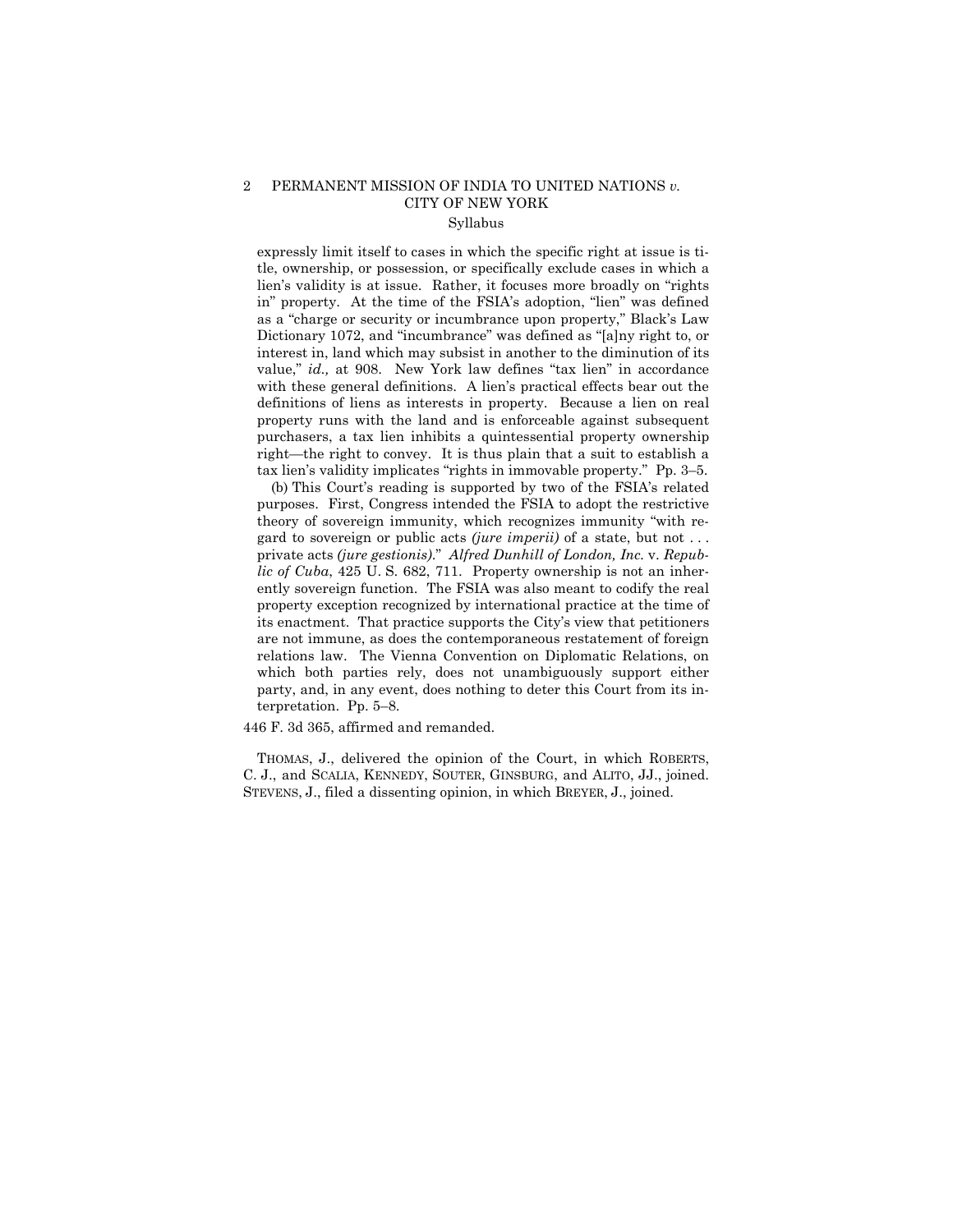NOTICE: This opinion is subject to formal revision before publication in the preliminary print of the United States Reports. Readers are requested to notify the Reporter of Decisions, Supreme Court of the United States, Washington, D. C. 20543, of any typographical or other formal errors, in order that corrections may be made before the preliminary print goes to press.

## $\frac{1}{2}$  ,  $\frac{1}{2}$  ,  $\frac{1}{2}$  ,  $\frac{1}{2}$  ,  $\frac{1}{2}$  ,  $\frac{1}{2}$  ,  $\frac{1}{2}$ **SUPREME COURT OF THE UNITED STATES**

#### $\mathcal{L}=\mathcal{L}$ No. 06–134

# THE PERMANENT MISSION OF INDIA TO THE UNITED NATIONS, ET AL., PETITIONERS *v.* CITY OF NEW YORK, NEW YORK

## ON WRIT OF CERTIORARI TO THE UNITED STATES COURT OF APPEALS FOR THE SECOND CIRCUIT

## [June 14, 2007]

## JUSTICE THOMAS delivered the opinion of the Court.

The Foreign Sovereign Immunities Act of 1976 (FSIA), 28 U. S. C. §1602 *et seq.,* governs federal courts' jurisdiction in lawsuits against foreign sovereigns. Today, we must decide whether the FSIA provides immunity to a foreign sovereign from a lawsuit to declare the validity of tax liens on property held by the sovereign for the purpose of housing its employees. We hold that the FSIA does not immunize a foreign sovereign from such a suit.

I

The Permanent Mission of India to the United Nations is located in a 26-floor building in New York City that is owned by the Government of India. Several floors are used for diplomatic offices, but approximately 20 floors contain residential units for diplomatic employees of the mission and their families. The employees—all of whom are below the rank of Head of Mission or Ambassador are Indian citizens who receive housing from the mission rent free.

Similarly, the Ministry for Foreign Affairs of the Peo-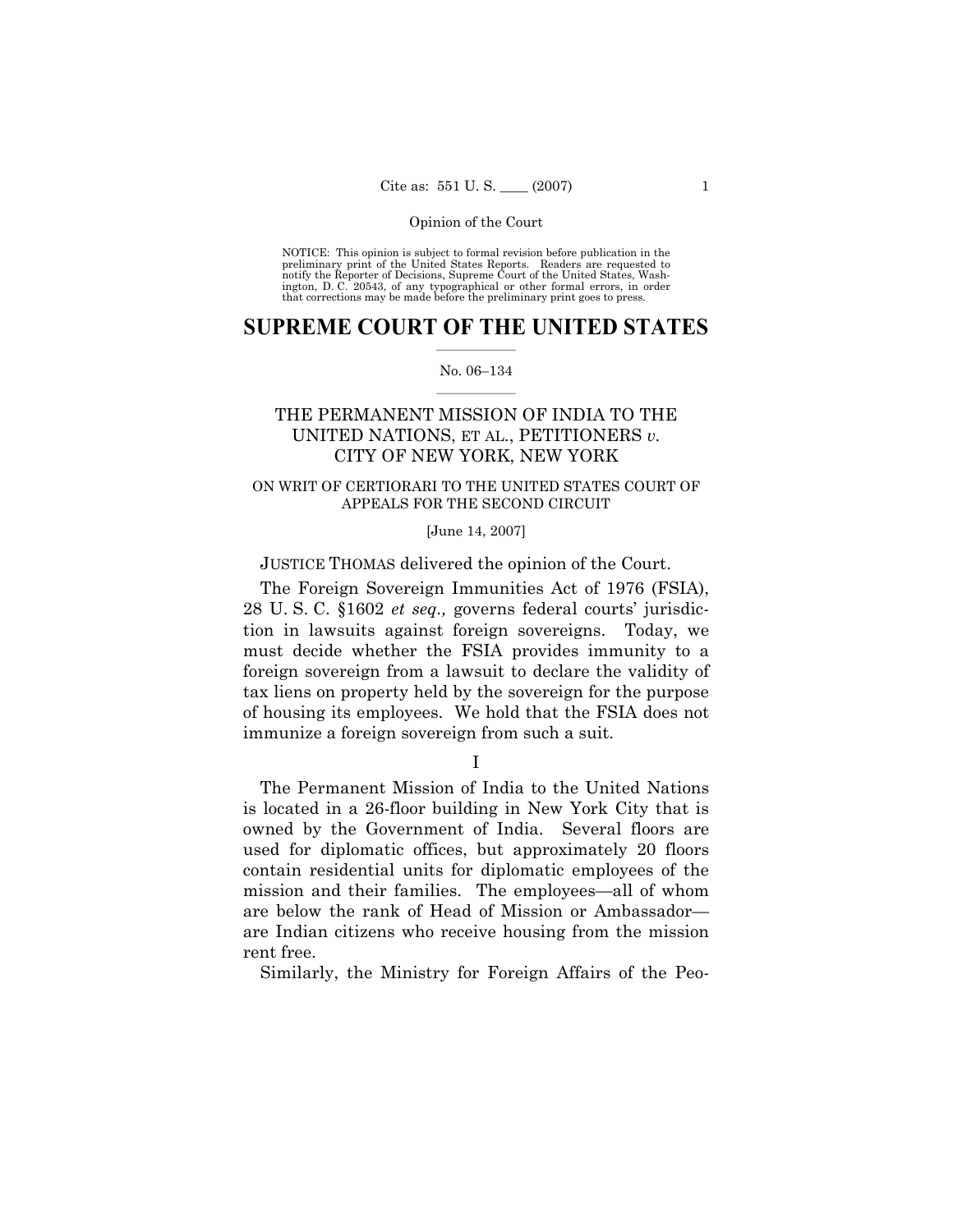ple's Republic of Mongolia is housed in a six-story building in New York City that is owned by the Mongolian Government. Like the Permanent Mission of India, certain floors of the Ministry Building include residences for lower level employees of the Ministry and their families.

Under New York law, real property owned by a foreign government is exempt from taxation if it is "used exclusively" for diplomatic offices or for the quarters of a diplomat "with the rank of ambassador or minister plenipotentiary" to the United Nations. N. Y. Real Prop. Tax Law Ann. §418 (West 2000). But "[i]f a portion only of any lot or building . . . is used exclusively for the purposes herein described, then such portion only shall be exempt and the remainder shall be subject to taxation . . . ." *Ibid.* 

For several years, the City of New York (City) has levied property taxes against petitioners for the portions of their buildings used to house lower level employees. Petitioners, however, refused to pay the taxes. By operation of New York law, the unpaid taxes eventually converted into tax liens held by the City against the two properties. As of February 1, 2003, the Indian Mission owed about \$16.4 million in unpaid property taxes and interest, and the Mongolian Ministry owed about \$2.1 million.

On April 2, 2003, the City filed complaints in state court seeking declaratory judgments to establish the validity of the tax liens.1 Petitioners removed their cases to federal

——————

<sup>&</sup>lt;sup>1</sup>The City concedes that even if a court of competent jurisdiction declares the liens valid, petitioners are immune from foreclosure proceedings. See Brief for Respondent 40 (noting that there is no FSIA immunity exception for enforcement actions). The City claims, however, that the declarations of validity are necessary for three reasons. First, once a court has declared property tax liens valid, foreign sovereigns traditionally concede and pay. Second, if the foreign sovereign fails to pay in the face of a valid court judgment, that country's foreign aid may be reduced by the United States by 110% of the outstanding debt. See Foreign Operations, Export Financing, and Related Programs Appropriations Act, 2006, §543(a), 119 Stat. 2214 (hereinafter Foreign Opera-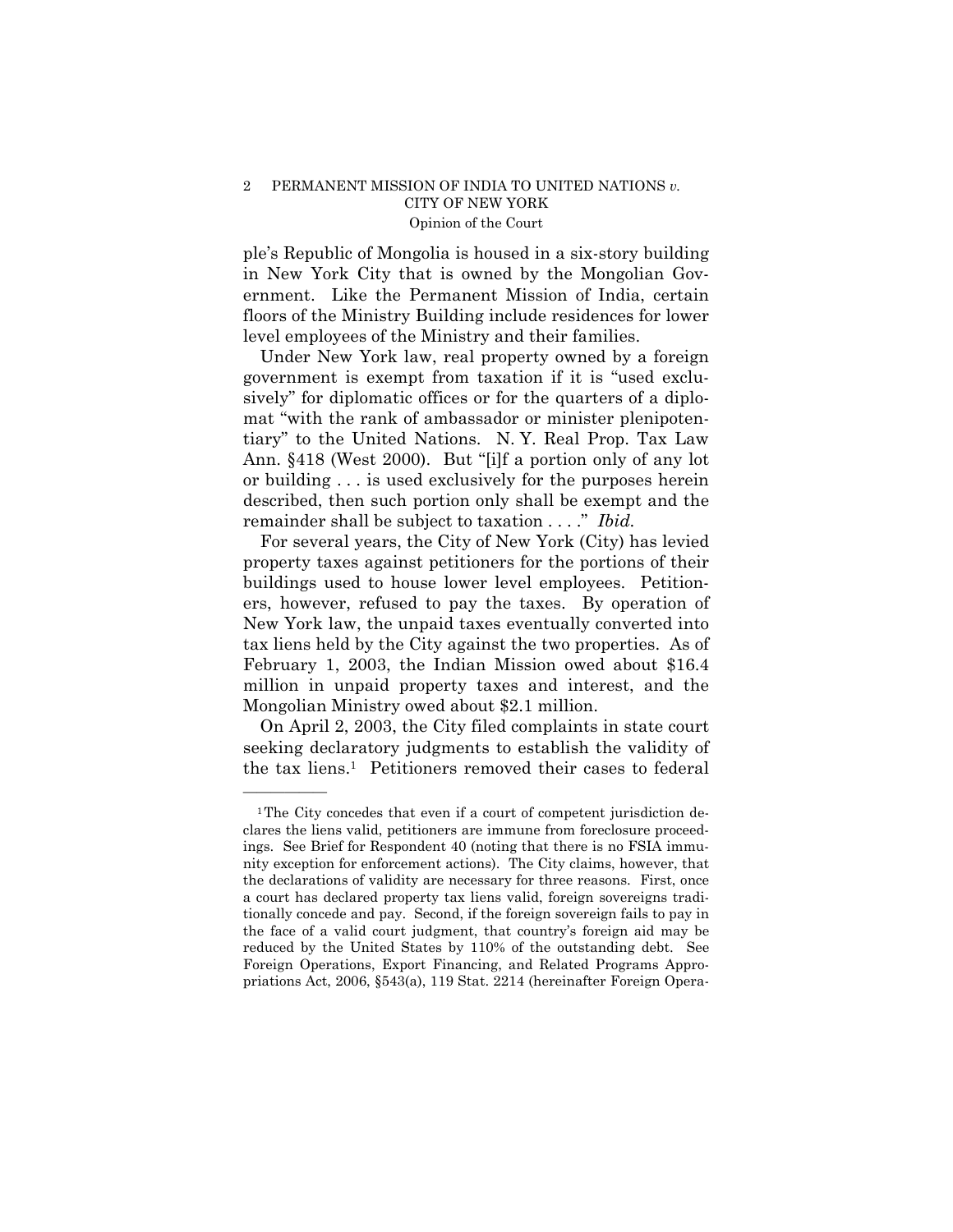court, pursuant to 28 U. S. C. §1441(d), which provides for removal by a foreign state or its instrumentality. Once there, petitioners argued that they were immune from the suits under the FSIA's general rule of immunity for foreign governments. §1604. The District Court disagreed, relying on the FSIA's "immovable property" exception, which provides that a foreign state shall not be immune from jurisdiction in any case in which "rights in immovable property situated in the United States are in issue."  $$1605(a)(4)$ .

Reviewing the District Court's decision under the collateral order doctrine, a unanimous panel of the Court of Appeals for the Second Circuit affirmed. 446 F. 3d 365 (2006). The Court of Appeals held that the text and purpose of the FSIA's immovable property exception confirmed that petitioners' personal property tax obligations involved "rights in immovable property." It therefore held that the District Court had jurisdiction to consider the City's suits. We granted certiorari, 549 U. S. \_\_\_ (2007), and now affirm.

## II

"[T]he FSIA provides the sole basis for obtaining jurisdiction over a foreign state in federal court." *Argentine Republic* v. *Amerada Hess Shipping Corp.*, 488 U. S. 428, 439 (1989). Under the FSIA, a foreign state is presumptively immune from suit unless a specific exception applies. §1604; *Saudi Arabia* v. *Nelson*, 507 U. S. 349, 355 (1993). At issue here is the scope of the exception where "rights in immovable property situated in the United States are in issue." §1605(a)(4). Petitioners contend that the language "rights in immovable property" limits the

——————

tions); Consolidated Appropriations Act of 2005, §543(a), 118 Stat. 3011 (hereinafter Consolidated Appropriations). Third, the liens would be enforceable against subsequent purchasers. 5 Restatement of Property §540 (1944).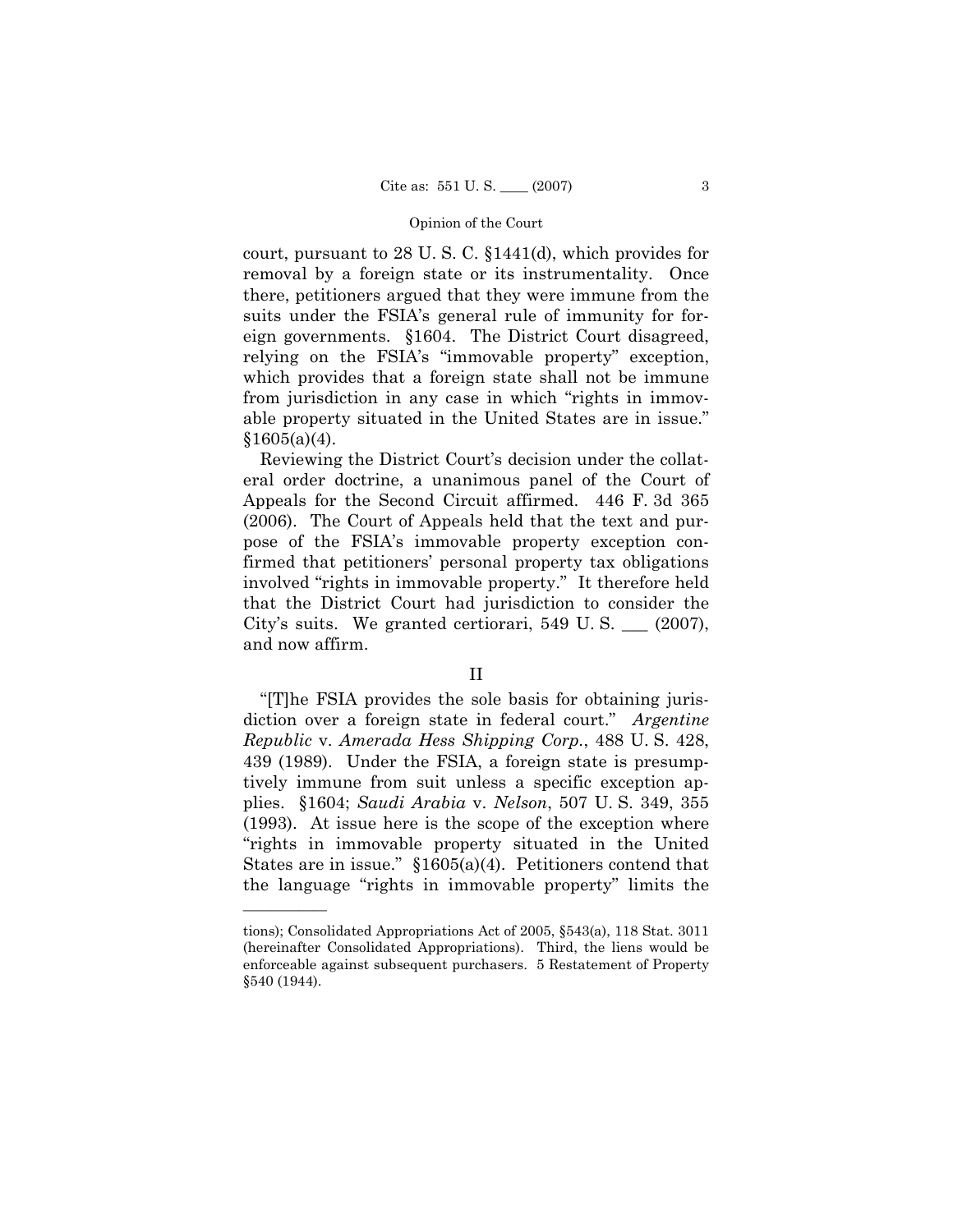reach of the exception to actions contesting ownership or possession. The City argues that the exception encompasses additional rights in immovable property, including tax liens. Each party claims international practice at the time of the FSIA's adoption supports its view. We agree with the City.

A

We begin, as always, with the text of the statute. *Limtiaco* v. *Camacho*, 549 U. S. \_\_\_, \_\_\_ (2007) (slip op., at 5). The FSIA provides: "A foreign state shall not be immune from the jurisdiction of courts of the United States . . . in any case . . . in which . . . rights in immovable property situated in the United States are in issue." 28 U. S. C.  $§1605(a)(4)$ . Contrary to petitioners' position,  $§1605(a)(4)$ does not expressly limit itself to cases in which the specific right at issue is title, ownership, or possession. Neither does it specifically exclude cases in which the validity of a lien is at issue. Rather, the exception focuses more broadly on "rights in" property. Accordingly, we must determine whether an action seeking a declaration of the validity of a tax lien places "rights in immovable property . . . in issue."

At the time of the FSIA's adoption in 1976, a "lien" was defined as "[a] charge or security or incumbrance upon property." Black's Law Dictionary 1072 (4th ed. 1951). "Incumbrance," in turn, was defined as "[a]ny right to, or interest in, land which may subsist in another to the diminution of its value . . . ." *Id.,* at 908; see also *id.,* at 941 (8th ed. 2004) (defining "lien" as a "legal right or interest that a creditor has in another's property"). New York law defines "tax lien" in accordance with these general definitions. See N. Y. Real Prop. Tax Law Ann. §102(21) (West Supp. 2007) ("'Tax lien' means an unpaid  $\text{tax} \dots$  which is an encumbrance of real property..."). This Court, interpreting the Bankruptcy Code, has also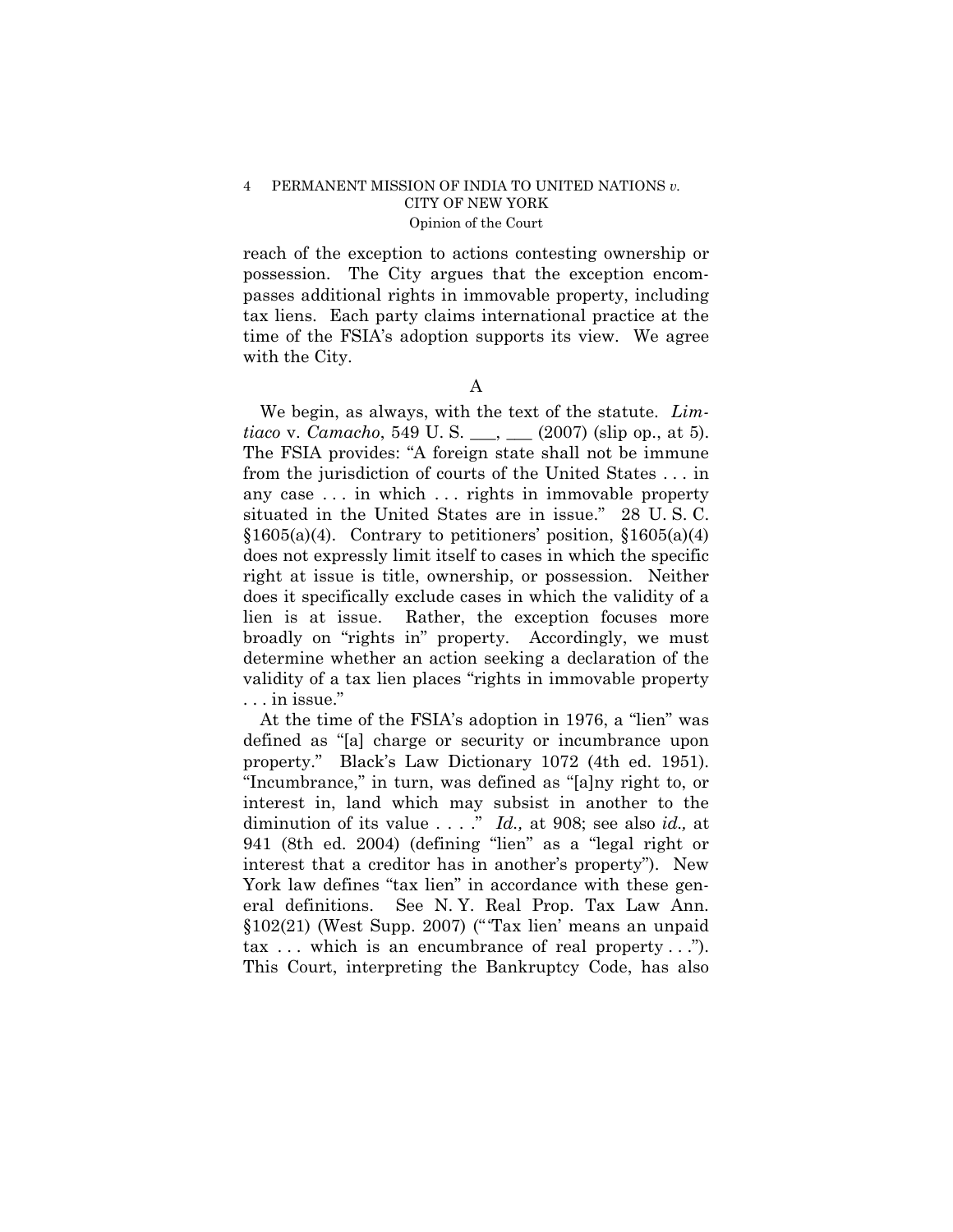recognized that a lienholder has a property interest, albeit a "nonpossessory" interest. *United States* v. *Security Industrial Bank*, 459 U. S. 70, 76 (1982).

The practical effects of a lien bear out these definitions of liens as interests in property. A lien on real property runs with the land and is enforceable against subsequent purchasers. See 5 Restatement of Property §540 (1944). As such, "a lien has an immediate adverse effect upon the amount which [could be] receive[d] on a sale, . . . constitut [ing] a direct interference with the property...." *Republic of Argentina* v. *New York*, 25 N. Y. 2d 252, 262, 250 N. E. 2d 698, 702 (1969). A tax lien thus inhibits one of the quintessential rights of property ownership—the right to convey. It is therefore plain that a suit to establish the validity of a lien implicates "rights in immovable property."

## B

Our reading of the text is supported by two wellrecognized and related purposes of the FSIA: adoption of the restrictive view of sovereign immunity and codification of international law at the time of the FSIA's enactment. Until the middle of the last century, the United States followed "the classical or virtually absolute theory of sovereign immunity," under which "a sovereign cannot, without his consent, be made a respondent in the courts of another sovereign." Letter from Jack B. Tate, Acting Legal Adviser, U. S. Dept. of State, to Acting U. S. Attorney General Phillip B. Perlman (May 19, 1952) (Tate Letter), reprinted in 26 Dept. of State Bull. 984 (1952), and in *Alfred Dunhill of London, Inc.* v. *Republic of Cuba*, 425 U. S. 682, 711, 712 (1976) (App. 2 to opinion of the Court). The Tate Letter announced the United States' decision to join the majority of other countries by adopting the "restrictive theory" of sovereign immunity, under which "the immunity of the sovereign is recognized with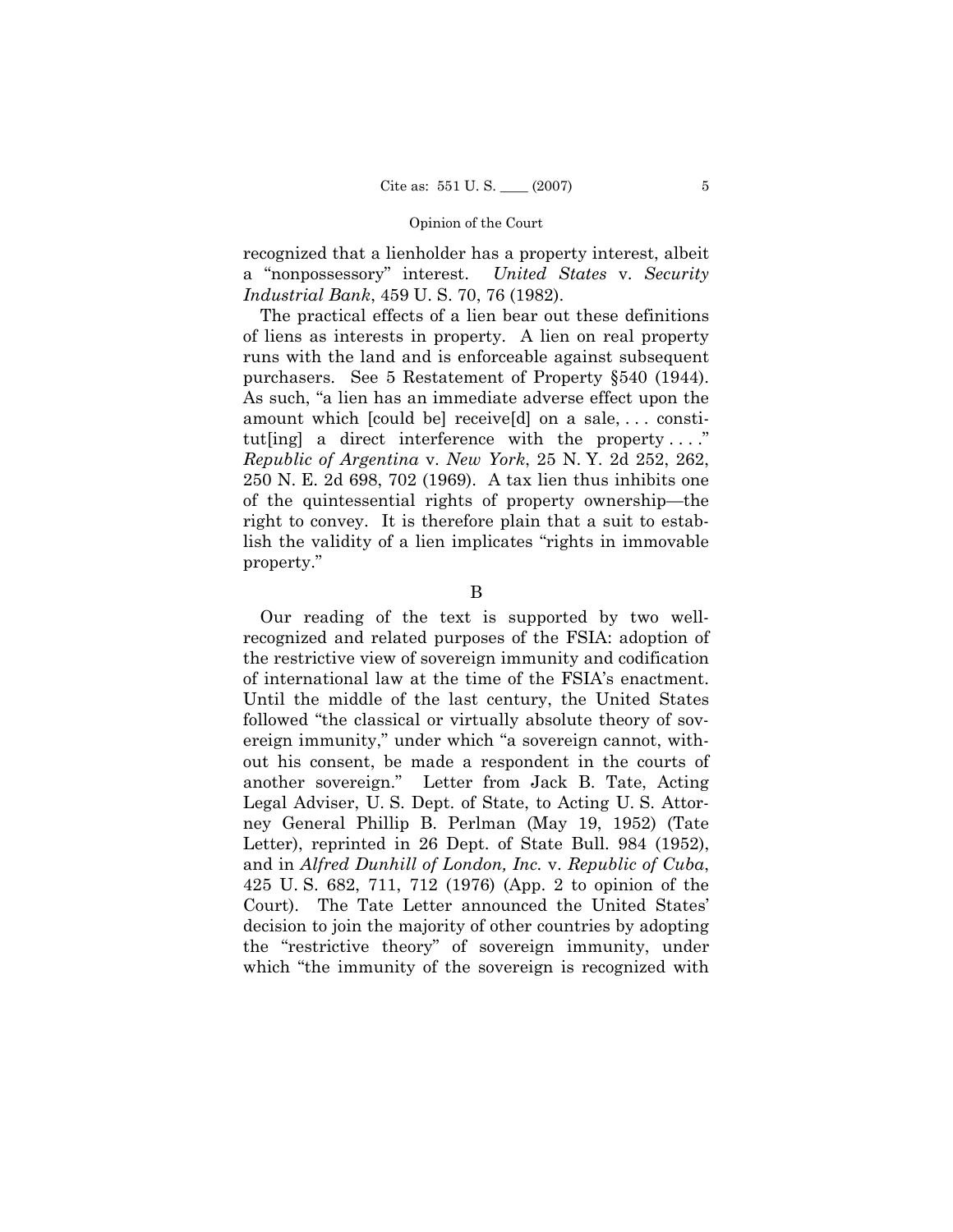regard to sovereign or public acts *(jure imperii)* of a state, but not with respect to private acts *(jure gestionis)*." *Id.,*  at 711. In enacting the FSIA, Congress intended to codify the restrictive theory's limitation of immunity to sovereign acts. *Republic of Argentina* v. *Weltover, Inc.*, 504 U. S. 607, 612 (1992); *Asociacion de Reclamantes* v. *United Mexican States,* 735 F. 2d 1517, 1520 (CADC 1984) (Scalia, J.).

As a threshold matter, property ownership is not an inherently sovereign function. See *Schooner Exchange* v. *McFaddon*, 7 Cranch 116, 145 (1812) ("A prince, by acquiring private property in a foreign country, may possibly be considered as subjecting that property to the territorial jurisdiction, he may be considered as so far laying down the prince, and assuming the character of a private individual"). In addition, the FSIA was also meant "to codify . . . the pre-existing real property exception to sovereign immunity recognized by international practice." *Reclamantes, supra*, at 1521 (Scalia, J.). Therefore, it is useful to note that international practice at the time of the FSIA's enactment also supports the City's view that these sovereigns are not immune. The most recent restatement of foreign relations law at the time of the FSIA's enactment states that a foreign sovereign's immunity does not extend to "an action to obtain possession of or establish a property interest in immovable property located in the territory of the state exercising jurisdiction." Restatement (Second) of Foreign Relations Law of the United States §68(b), p. 205 (1965). As stated above, because an action seeking the declaration of the validity of a tax lien on property is a suit to establish an interest in such property, such an action would be allowed under this rule.

Petitioners respond to this conclusion by citing the second sentence of Comment *d* to §68, which states that the rule "does not preclude immunity with respect to a claim arising out of a foreign state's ownership or posses-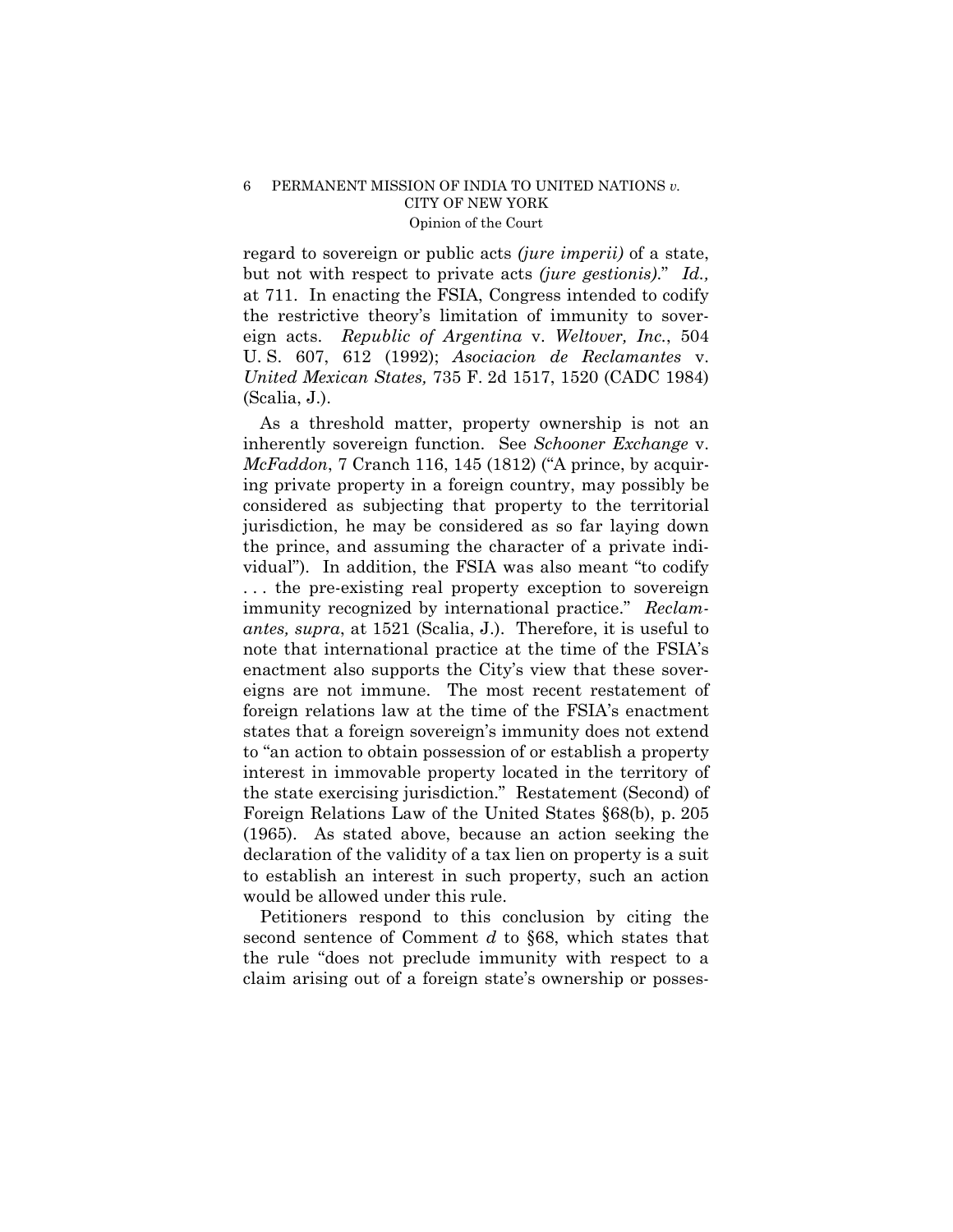sion of immovable property but not contesting such ownership or the right to possession." *Id.,* at 207. According to petitioners, that sentence limits the exception to cases contesting ownership or possession. When read in context, however, the comment supports the City. Petitioners ignore the first sentence of the comment, which reemphasizes that immunity does not extend to cases involving the possession of or "interest in" the property. *Ibid.* And the illustrations following the comment make clear that it refers only to claims incidental to property ownership, such as actions involving an "injury suffered in a fall" on the property, for which immunity would apply. *Id.,* at 208. By contrast, for an eminent-domain proceeding, the foreign sovereign could not claim immunity. *Ibid.* Like the eminent-domain proceeding, the City's lawsuits here directly implicate rights in property.

In addition, both parties rely on various international agreements, primarily the Vienna Convention on Diplomatic Relations, Apr. 18, 1961, [1972] 23 U. S. T. 3227, T. I. A. S. No. 7502, to identify pre-FSIA international practice. Petitioners point to the Vienna Convention's analogous withholding of immunity for "a real action relating to private immovable property situated in the territory of the receiving State, unless [the diplomatic agent] holds it on behalf of the sending State for the purposes of the mission." *Id.,* at 3240, Art. 31(1)(a). Petitioners contend that this language indicates they are entitled to immunity for two reasons. First, petitioners argue that "real action[s]" do not include actions for performance of obligations "'deriving from ownership or possession of immovable property.'" Brief for Petitioners 28 (quoting E. Denza, Diplomatic Law: A Commentary on the Vienna Convention on Diplomatic Relations 238 (2d ed. 1998); emphasis deleted). Second, petitioners assert that the property here is held "'on behalf of the sending State for purposes of the Mission.'" Brief for Petitioners 28.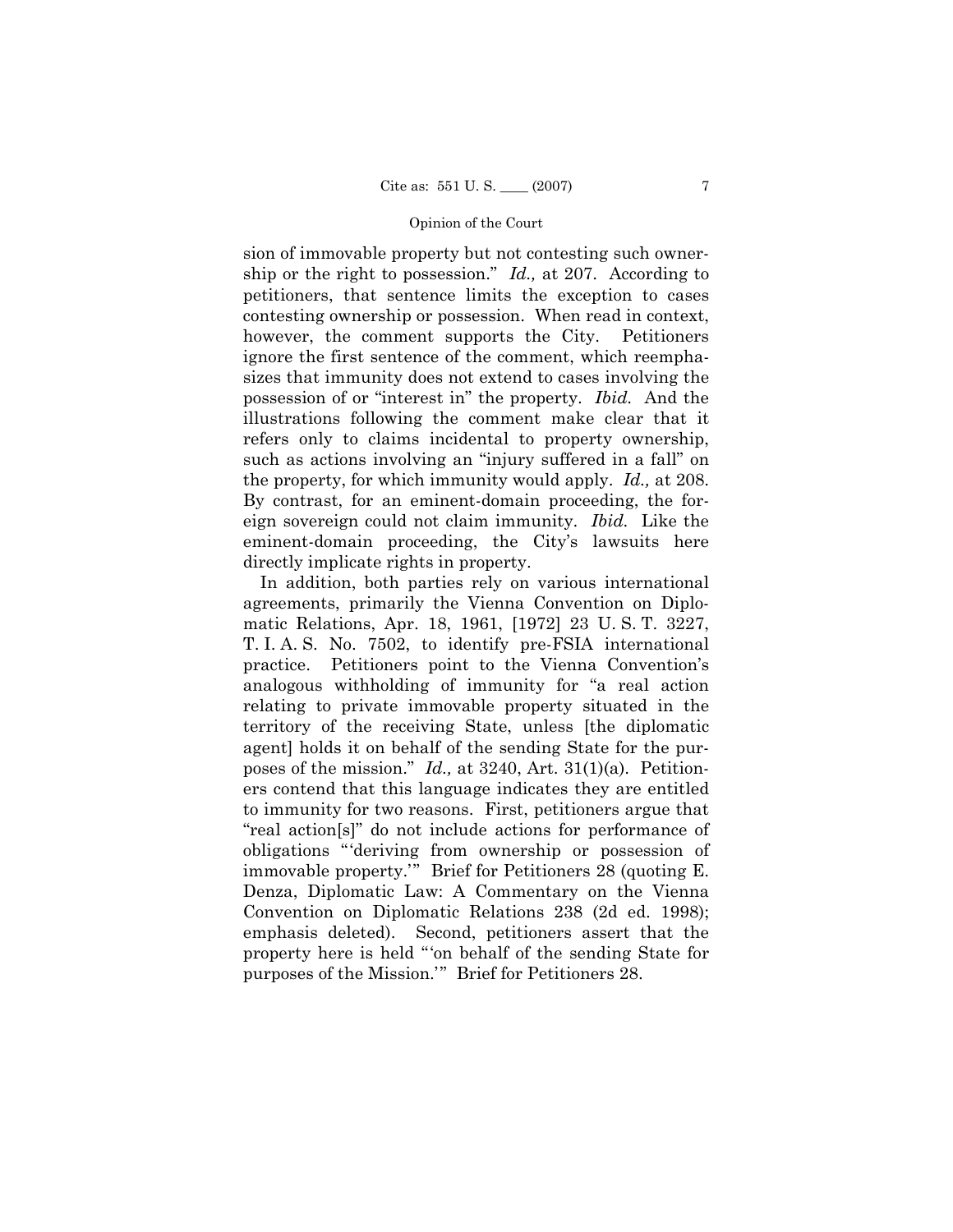But as the City shows, it is far from apparent that the term "real action"—a term derived from the civil law—is as limited as petitioners suggest. See *Chateau Lafayette Apartments, Inc.* v. *Meadow Brook Nat. Bank*, 416 F. 2d 301, 304, n. 7 (CA5 1969). Moreover, the exception for property held "on behalf of the sending State" concerns only the case—not at issue here—where local law requires an agent to hold in his own name property used for the purposes of a mission. 1957 Y. B. Int'l L. Comm'n 94–95 (402d Meeting, May 22, 1957); see also *Deputy Registrar Case*, 94 I. L. R. 308, 313 (D. Ct. The Hague 1980). Other tribunals construing Article 31 have also held that it does not extend immunity to staff housing. See *id.,* at 312; cf. *Intpro Properties (U. K.) Ltd.* v. *Sauvel*, [1983] 1 Q. B. 1019, 1032–1033.

In sum, the Vienna Convention does not unambiguously support either party on the jurisdictional question.<sup>2</sup> In any event, nothing in the Vienna Convention deters us from our interpretation of the FSIA. Under the language of the FSIA's exception for immovable property, petitioners are not immune from the City's suits.

## III

Because the statutory text and the acknowledged purposes of the FSIA make it clear that a suit to establish the validity of a tax lien places "rights in immovable property . . . in issue," we affirm the judgment of the Court of Appeals and remand the case for further proceedings consistent with this opinion.

*It is so ordered.* 

——————

<sup>2</sup>The City offers several other arguments against immunity based on the Vienna Convention, but those arguments ultimately go to the merits of the case, *i.e.*, whether petitioners are actually responsible for paying the taxes. Because the only question before us is one of jurisdiction, and because the text and historical context of the FSIA demonstrate that petitioners are not immune from the City's suits, we leave these merits-related arguments to the lower courts.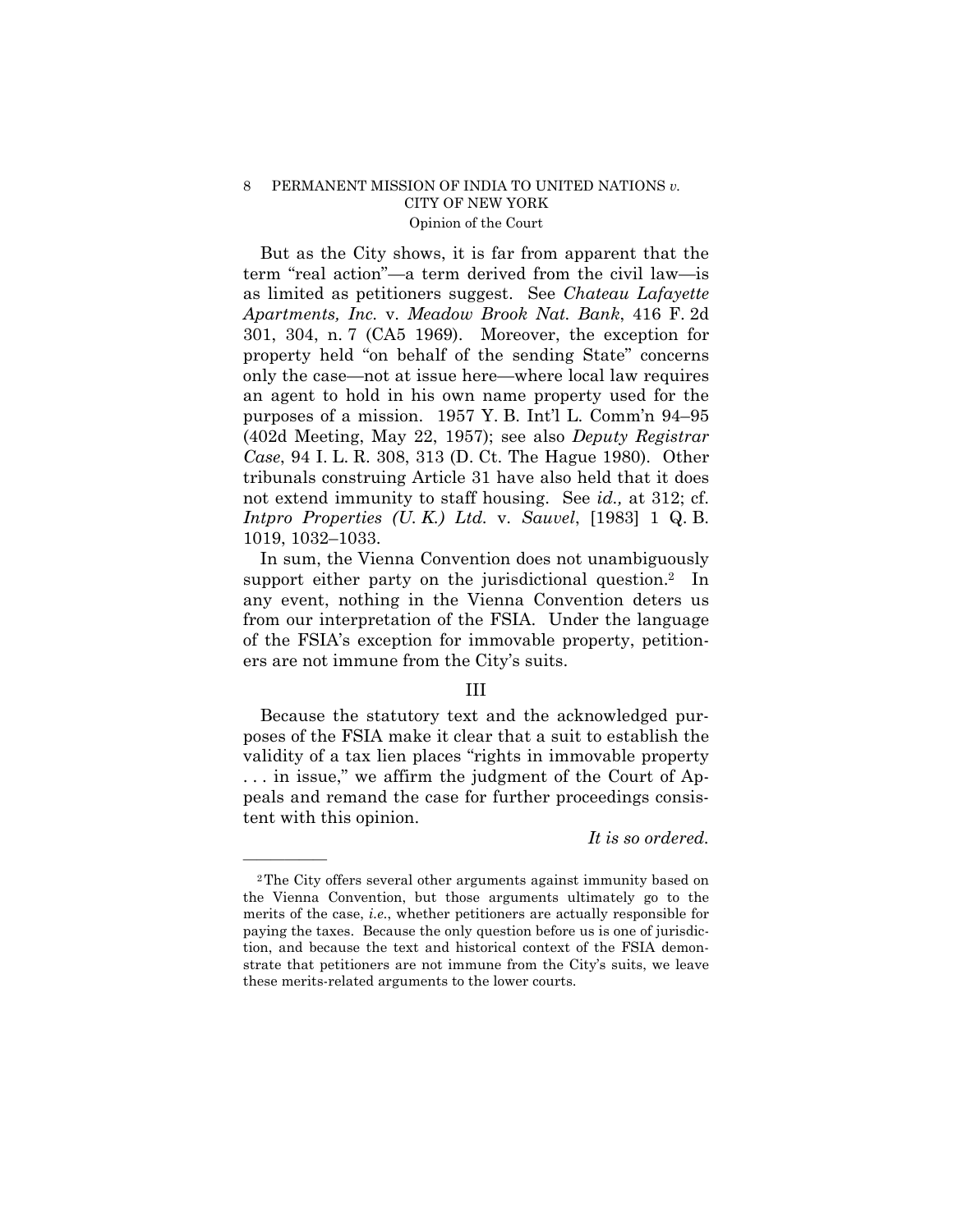STEVENS, J., dissenting

## $\frac{1}{2}$  ,  $\frac{1}{2}$  ,  $\frac{1}{2}$  ,  $\frac{1}{2}$  ,  $\frac{1}{2}$  ,  $\frac{1}{2}$  ,  $\frac{1}{2}$ **SUPREME COURT OF THE UNITED STATES**

#### $\mathcal{L}=\mathcal{L}$ No. 06–134

# THE PERMANENT MISSION OF INDIA TO THE UNITED NATIONS, ET AL., PETITIONERS *v.* CITY OF NEW YORK, NEW YORK

#### ON WRIT OF CERTIORARI TO THE UNITED STATES COURT OF APPEALS FOR THE SECOND CIRCUIT

[June 14, 2007]

JUSTICE STEVENS, with whom JUSTICE BREYER joins, dissenting.

Diplomatic channels provide the normal method of resolving disputes between local governmental entities and foreign sovereigns. See *Schooner Exchange* v. *McFaddon*, 7 Cranch 116, 146 (1812). Following wellestablished international practice, American courts throughout our history have consistently endorsed the general rule that foreign sovereigns enjoy immunity from suit in our courts. See *Verlinden B. V.* v. *Central Bank of Nigeria*, 461 U. S. 480, 486 (1983); *Nevada* v. *Hall*, 440 U. S. 410, 417 (1979). The fact that the immunity is the product of comity concerns rather than a want of juridical power, see *Verlinden B. V.*, 461 U. S., at 486, does not detract from the important role that it performs in ordering our affairs.

The Foreign Sovereign Immunities Act of 1976 (FSIA) both codified and modified that basic rule. The statute confirms that sovereigns are generally immune from suit in our courts, 28 U. S. C. §1604, but identifies seven specific exceptions through which courts may accept jurisdiction, §1605(a). None of those exceptions pertains, or indeed makes any reference, to actions brought to establish a foreign sovereign's tax liabilities. Because this is such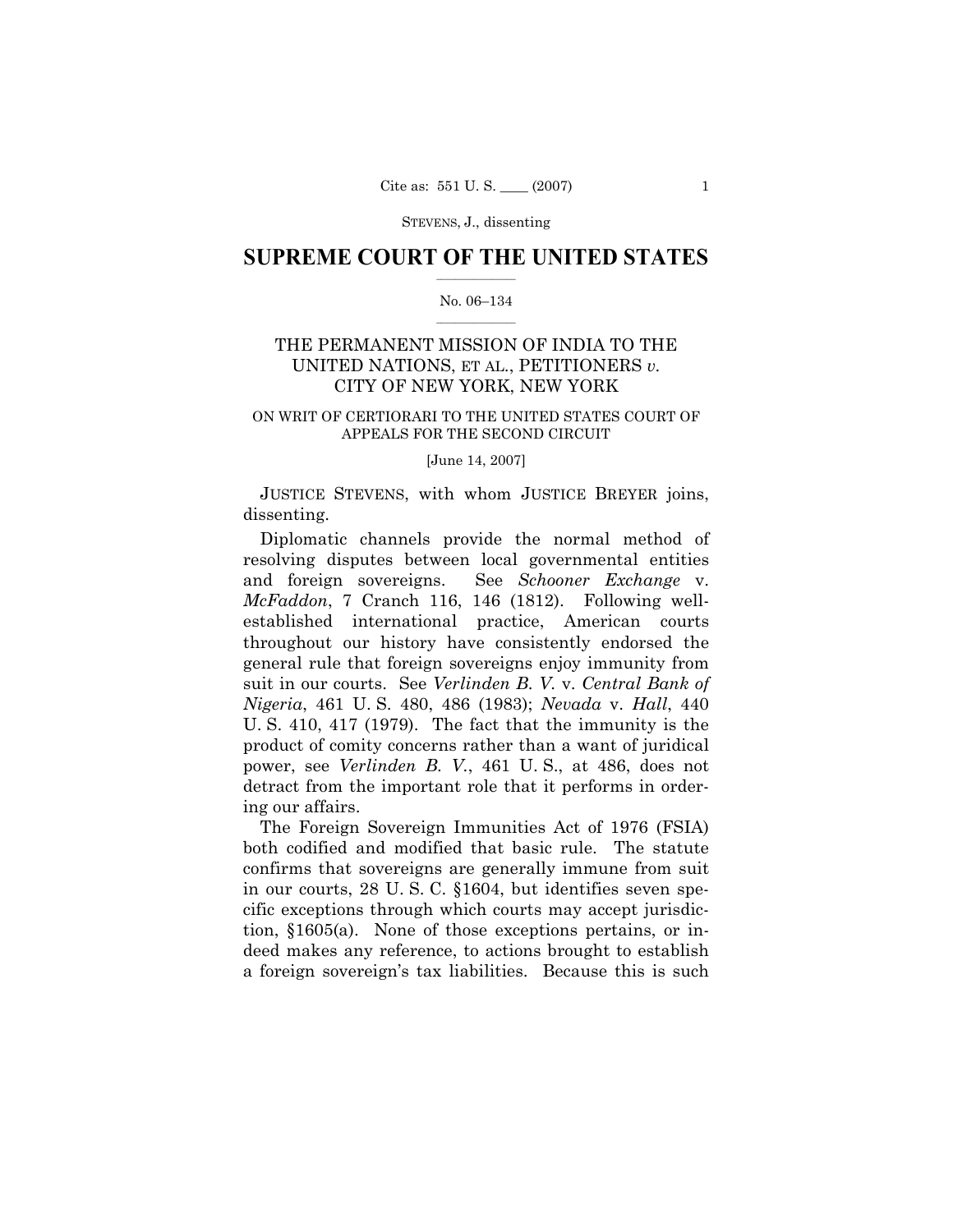## 2 PERMANENT MISSION OF INDIA TO UNITED NATIONS *v.*  CITY OF NEW YORK STEVENS, J., dissenting

an action, I think it is barred by the general rule codified in the FSIA.

It is true that the FSIA contains an exception for suits to resolve disputes over "rights in immovable property," §1605(a)(4), and New York City law provides that unpaid real estate taxes create a lien that constitutes an interest in such property, N. Y. C. Admin. Code §11–301 (Cum. Supp. 2006). It follows that a literal application of the FSIA's text provides a basis for applying the exception to this case. See *ante*, at 4–5. Given the breadth and vintage of the background general rule, however, it seems to me highly unlikely that the drafters of the FSIA intended to abrogate sovereign immunity in suits over property interests whose primary function is to provide a remedy against delinquent taxpayers.

Under the majority's logic, since "a suit to establish the validity of a lien implicates 'rights in immovable property,'" *ante*, at 5, whenever state or municipal law recognizes a lien against a foreign sovereign's real property, the foreign government may be haled into federal court to litigate the validity of that lien. Such a broad exception to sovereign immunity threatens, as they say, to swallow the rule. Under the municipal law of New York City, for example, liens are available against real property, among other things, to compel landowners to pay for pest control, emergency repairs, and sidewalk upkeep. See N. Y. C. Admin. Code §§17–145, 17–147, 17–151(b) (2000); see also M. Mitzner, Liens and Encumbrances*,* in Real Estate Titles 299, 311–314 (J. Pedowitz ed. 1984). A whole host of routine civil controversies, from sidewalk slip-and-falls to landlord-tenant disputes, could be converted into property liens under local law, and then used—as the tax lien was in this case—to pierce a foreign sovereign's traditional and statutory immunity. In order to reclaim immunity, foreign governments might argue in those cases—just as the Governments of India and the People's Republic of